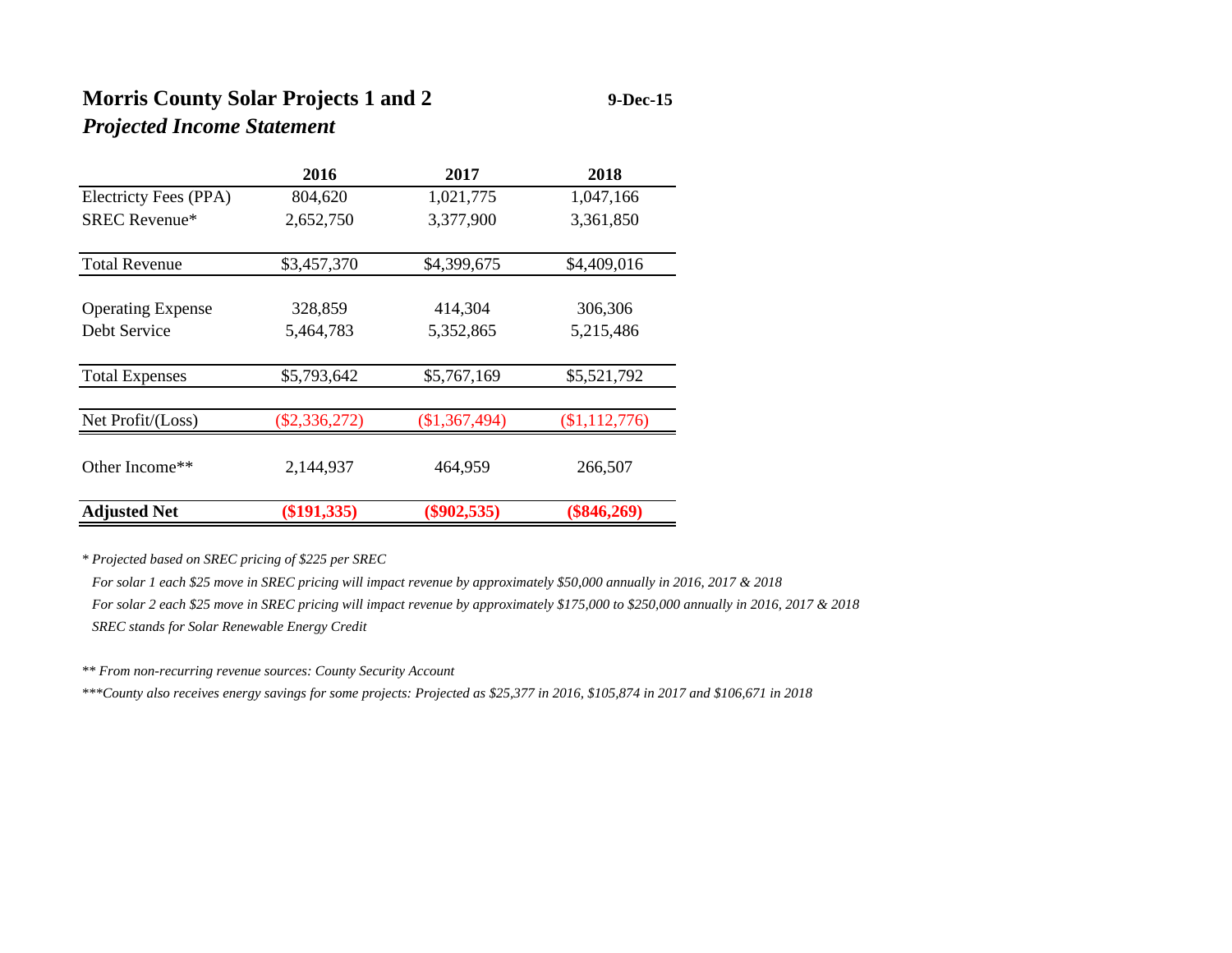# **Morris County Solar 1 Project 9-Dec-15** *Projected Income Statement*

|                          | 2016          | 2017          | 2018          |
|--------------------------|---------------|---------------|---------------|
| Electricty Fees (PPA)    | 283,776       | 290,828       | 298,055       |
| <b>SREC</b> Revenue*     | 1,069,875     | 1,064,225     | 1,059,650     |
| <b>Total Revenue</b>     | \$1,353,651   | \$1,355,053   | \$1,357,705   |
| <b>Operating Expense</b> | 195,000       | 93,004        | 98,584        |
| Debt Service             | 2,113,229     | 2,058,710     | 1,998,720     |
| <b>Total Expenses</b>    | \$2,308,229   | \$2,151,714   | \$2,097,304   |
| Net Profit/(Loss)        | $(\$954,578)$ | $(\$796,661)$ | $(\$739,599)$ |
| Other Income**           | 788,621       | $\theta$      | $\Omega$      |
| <b>Adjusted Net</b>      | $(\$165,957)$ | $(\$796,661)$ | $(\$739,599)$ |

*\* Projected based on SREC pricing of \$225 per SREC*

 *For solar 1 each \$25 move in SREC pricing will impact revenue by approximately \$50,000 annually in 2016, 2017 & 2018 SREC stands for Solar Renewable Energy Credit*

*\*\* From non-recurring revenue sources: County Security Account*